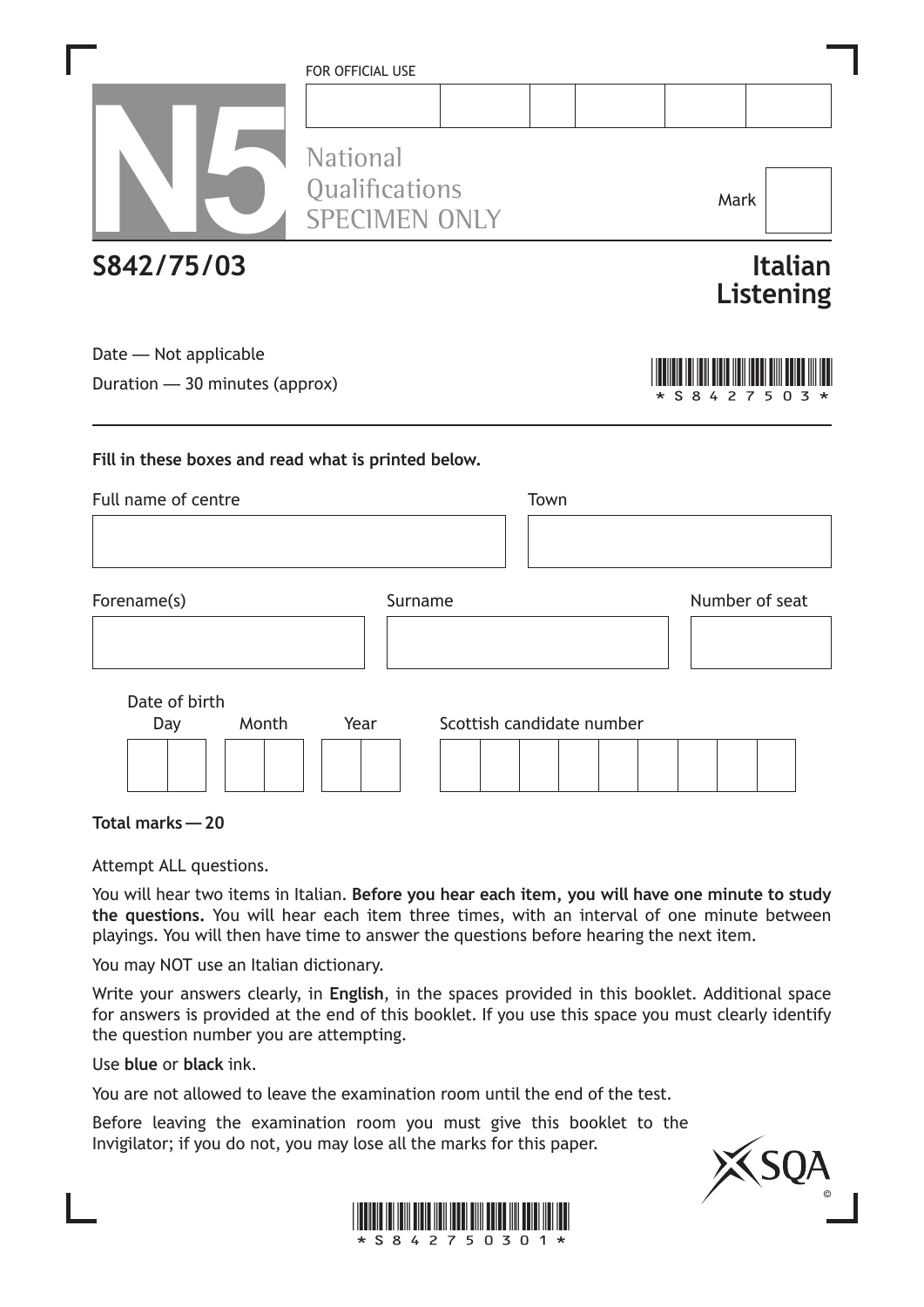|        |                                                  |                                                                   | <b>MARKS</b>   | <b>WRITE IN</b><br><b>THIS</b> |  |
|--------|--------------------------------------------------|-------------------------------------------------------------------|----------------|--------------------------------|--|
|        |                                                  | Total marks - 20                                                  |                | <b>MARGIN</b>                  |  |
|        |                                                  | <b>Attempt ALL questions</b>                                      |                |                                |  |
| Item 1 |                                                  |                                                                   |                |                                |  |
|        |                                                  | Chiara talks about her mobile phone.                              |                |                                |  |
|        | (a) How can Chiara's mobile phone help her with: |                                                                   |                |                                |  |
|        |                                                  | (i) her Maths homework?                                           | 1              |                                |  |
|        |                                                  | (ii) her English homework?                                        | 1              |                                |  |
|        |                                                  | (b) Chiara talks about Cerrione, the village where she lives.     |                |                                |  |
|        |                                                  | (i) Why does she like living there? State two things.             | $\overline{2}$ |                                |  |
|        |                                                  | (ii) What is the only problem about living there?                 | 1              |                                |  |
|        |                                                  | (iii) How does her mobile phone help her overcome this problem?   | 1              |                                |  |
| (c)    |                                                  | How much does Chiara's phone contract cost?                       | 1              |                                |  |
|        |                                                  | (d) What does Chiara's grandfather keep saying to her about this? | 1              |                                |  |

Ш

I.

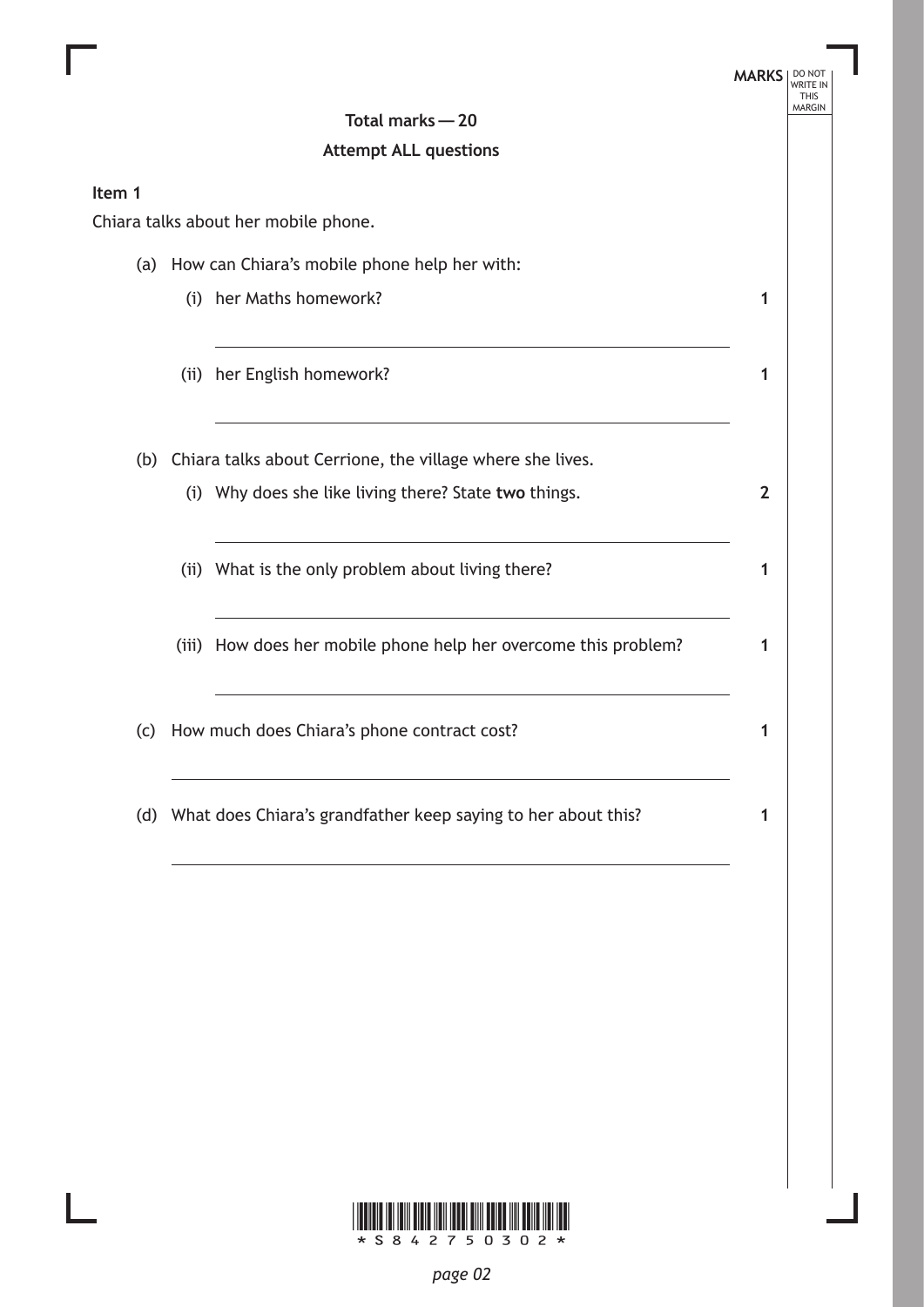| Item <sub>2</sub> |                                                                                                                                                                                                                                                                  | <b>MARKS</b>   | DO NOT<br><b>THIS</b><br><b>MARGIN</b> |  |
|-------------------|------------------------------------------------------------------------------------------------------------------------------------------------------------------------------------------------------------------------------------------------------------------|----------------|----------------------------------------|--|
|                   | You listen to a conversation in which Giacomo talks about his parents.                                                                                                                                                                                           |                |                                        |  |
|                   | (a) Why can Giacomo not go to Valentina's party on Saturday? State any one<br>thing.                                                                                                                                                                             |                |                                        |  |
| (b)               | Complete the sentences.                                                                                                                                                                                                                                          | $\overline{2}$ |                                        |  |
|                   |                                                                                                                                                                                                                                                                  |                |                                        |  |
|                   | Giacomo's parents think the house is _______________________________.                                                                                                                                                                                            |                |                                        |  |
| (c)               | (i) Which subject did Giacomo's parents insist he study?                                                                                                                                                                                                         | 1              |                                        |  |
|                   | the control of the control of the control of the control of the control of the control of the control of the control of the control of the control of the control of the control of the control of the control of the control<br>(ii) Why does he not like this? | 1              |                                        |  |
| (d)               | Giacomo mentions computing. What comment does Valentina make?                                                                                                                                                                                                    | 1              |                                        |  |
| (e)               | (i) What would Giacomo like to buy?                                                                                                                                                                                                                              | 1              |                                        |  |
|                   | (ii) What would he use it for?                                                                                                                                                                                                                                   | 1              |                                        |  |
|                   | (iii) What does his father say about this idea?                                                                                                                                                                                                                  | 1              |                                        |  |
| (f)               | Why does Giacomo prefer Valentina's parents to his own? State any one<br>reason.                                                                                                                                                                                 |                |                                        |  |
| (g)               | What does Giacomo think of reality TV?                                                                                                                                                                                                                           | 1              |                                        |  |
|                   | (h) What does Valentina invite Giacomo to do this evening?                                                                                                                                                                                                       | 1              |                                        |  |
|                   | [END OF SPECIMEN QUESTION PAPER]                                                                                                                                                                                                                                 |                |                                        |  |
|                   | <u> 1 10011010 101 10111 01010 11011 10001 01111 00100 11111 00100 1111 1001</u>                                                                                                                                                                                 |                |                                        |  |

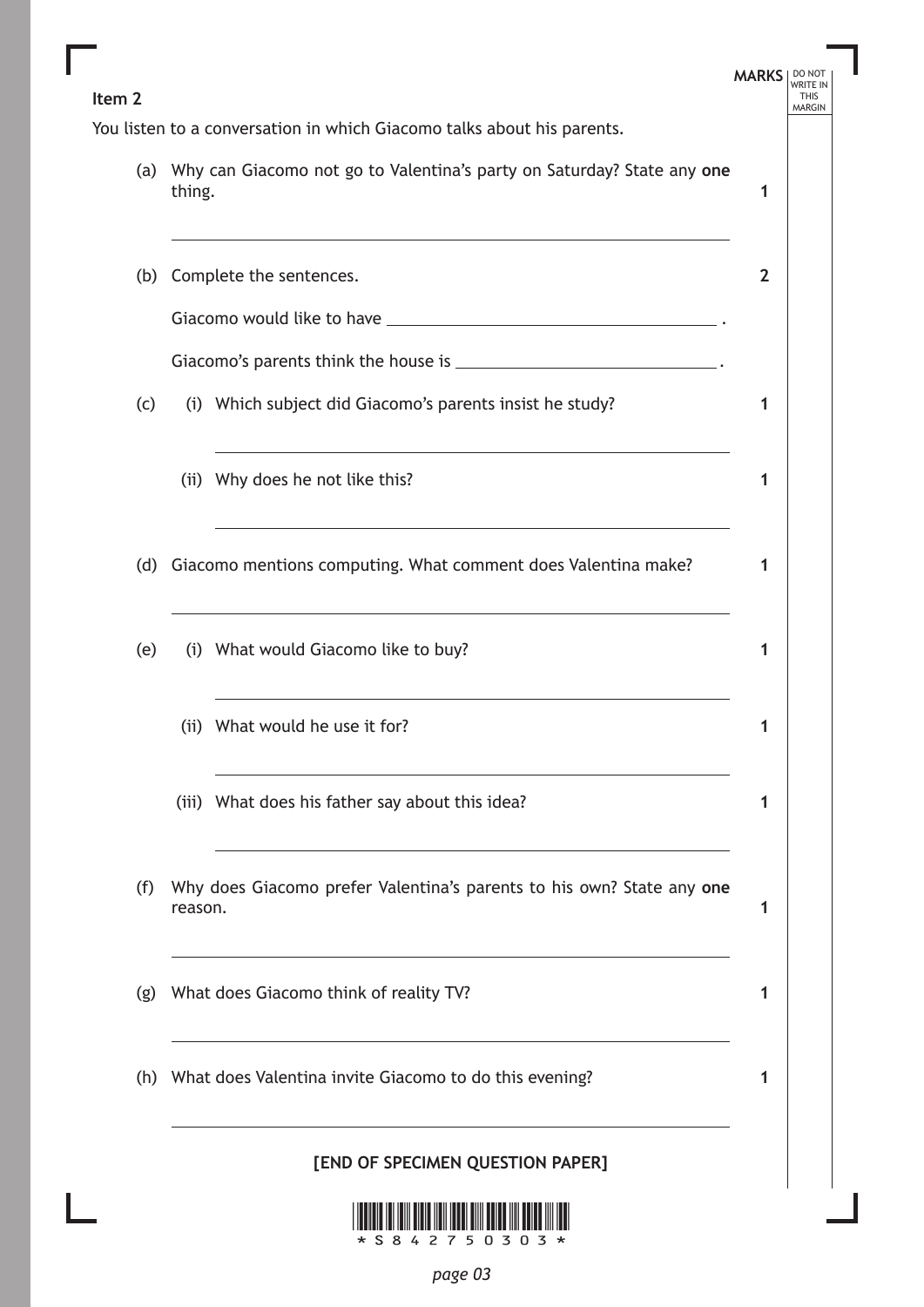# **MARKS DO NOT
WRITE IN** <br>
THIS
MARGIN

#### **ADDITIONAL SPACE FOR ANSWERS**



 $\mathbb{R}^{\mathbb{Z}}$ 

*page 04*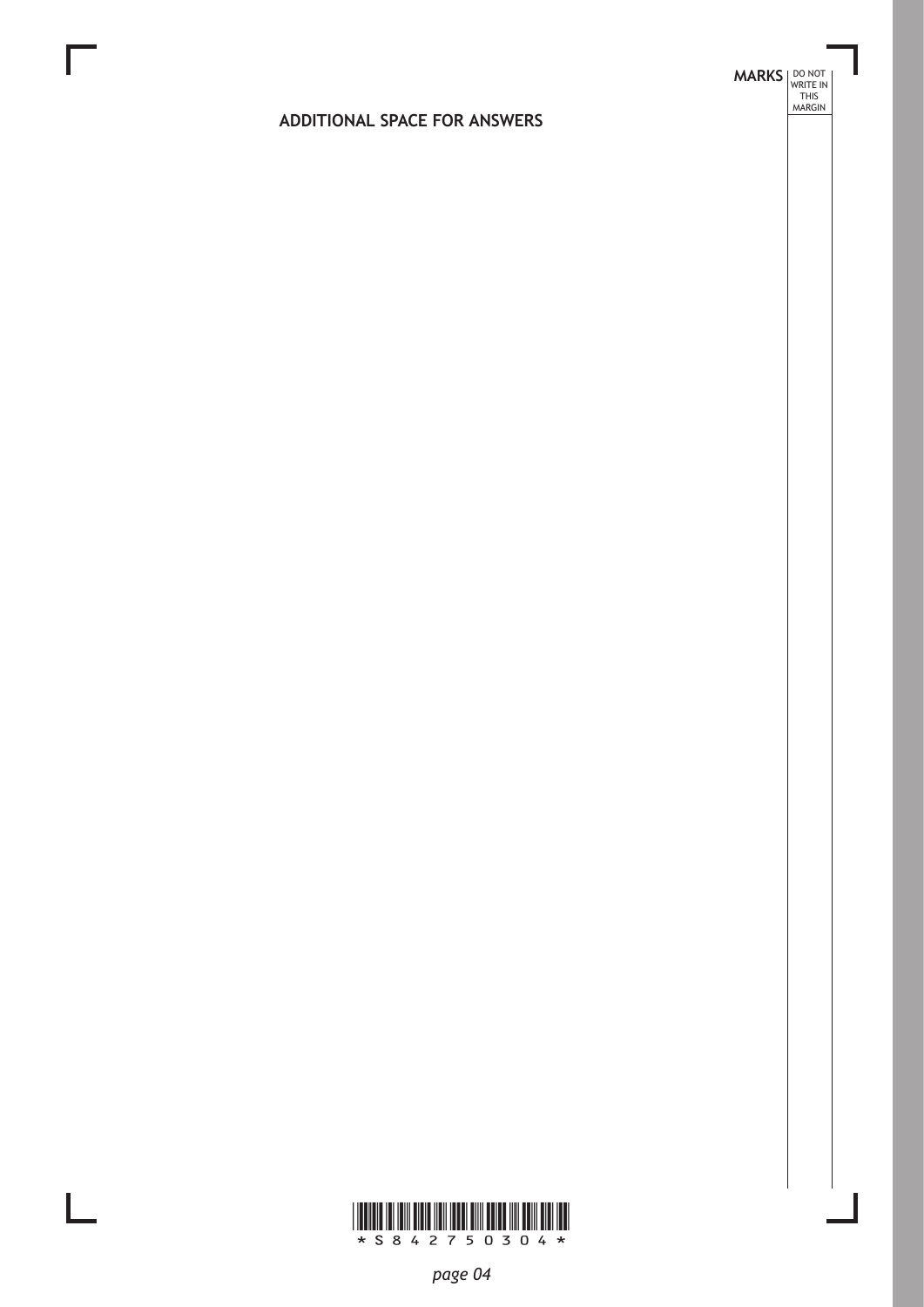## **MARKS DO NOT
WRITE IN** <br>
THIS
MARGIN

#### **ADDITIONAL SPACE FOR ANSWERS**



 $\mathbb{R}^{\mathbb{Z}}$ 

*page 05*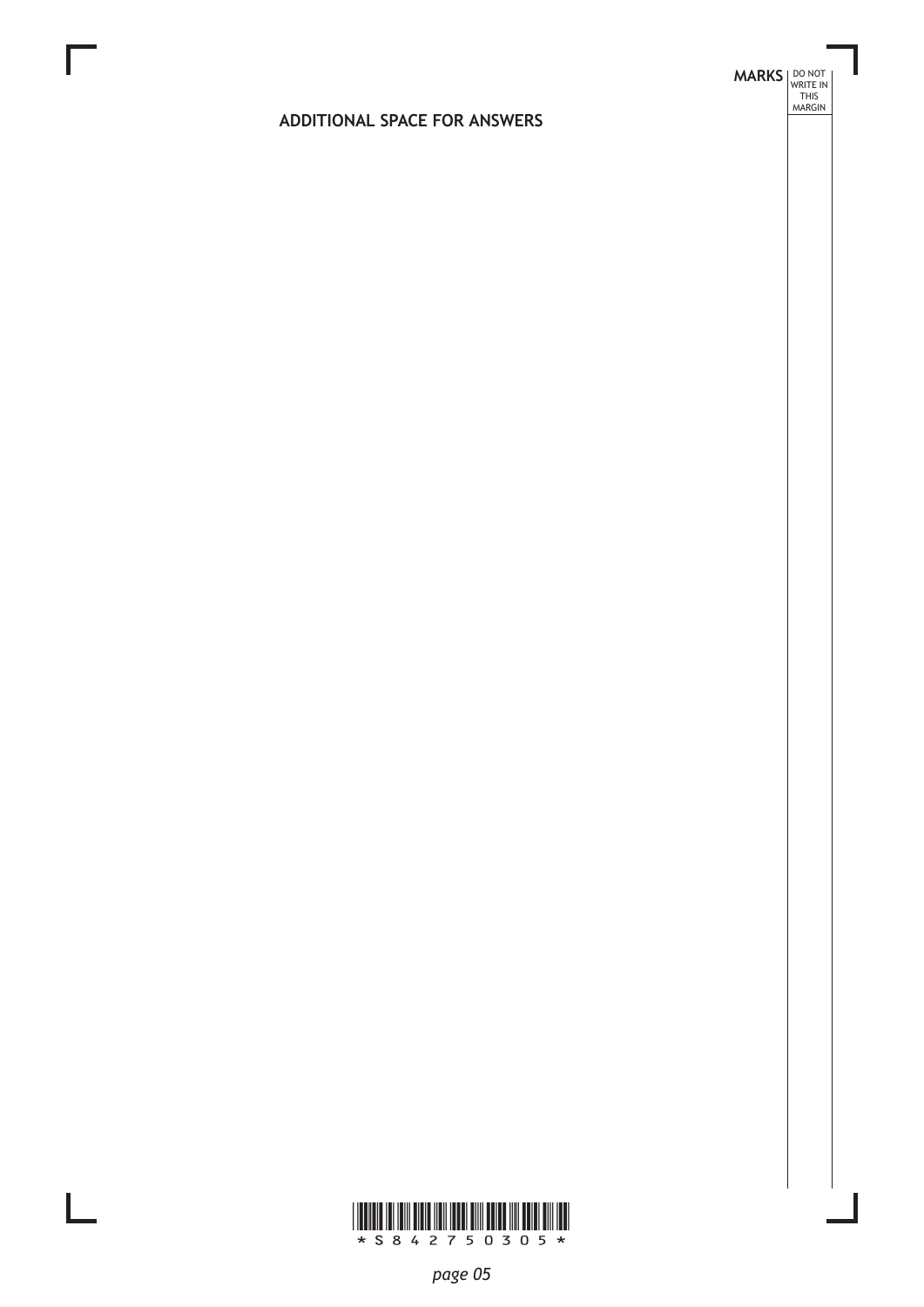

**National** Qualifications SPECIMEN ONLY

## **S842/75/13 Italian Listening Transcript**

Date — Not applicable Duration — 30 minutes (approx)

#### **This paper must not be seen by any candidate.**

The material overleaf is provided for use in an emergency only (eg the recording or equipment proving faulty) or where permission has been given in advance by SQA for the material to be read to candidates with additional support needs. The material must be read exactly as printed.



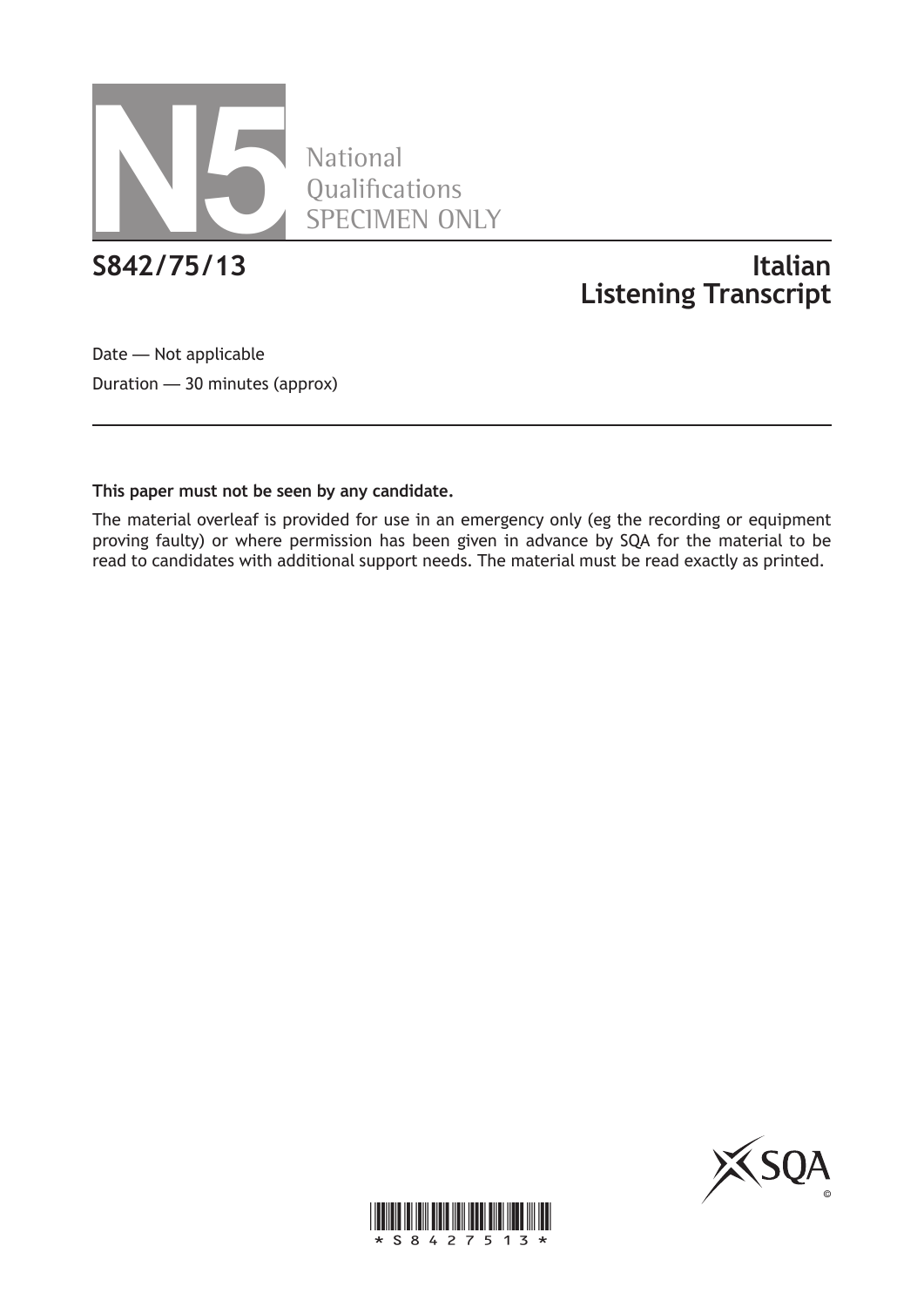#### **Instructions to reader(s):**

For each item, read the English **once**, then read the Italian **three times**, with an interval of 1 minute between the three readings. On completion of the third reading, pause for the length of time indicated in brackets after the item, to allow the candidates to write their answers.

Where special arrangements have been agreed in advance to allow the reading of the material, those sections marked **(f)** should be read by a female speaker and those marked **(m)** by a male; those sections marked **(t)** should be read by the teacher.

#### **(t) Item number one.**

Chiara talks about her mobile phone.

#### **You now have one minute to study the questions for item number one.**

**(f)** Mio nonno abita con noi, ed è simpaticissimo. Però, qualche volta mi dice che io passo troppo tempo sul mio telefonino. Mio nonno non capisce che il telefonino è utile per fare i compiti. Ho spiegato a mio nonno che se, per esempio, ho un problema in matematica, posso mandare un messaggio a Ibrahim, il ragazzo più bravo in matematica della mia classe. Poi, per il compito d'inglese, è facile trovare parole nuove su un dizionario in internet.

C'è anche un'altra cosa. Cerrione, il paese dove abitiamo, mi piace, perché è in campagna, ed è bello vivere a contatto con la natura. L'unico problema è che tutti i miei amici abitano in città, e il telefonino è essenziale per chattare su Facebook e rimanere in contatto con loro.

Certo, un telefonino con internet è più caro: il mio contratto costa quaranta euro al mese. Mio nonno mi dice sempre che avere un telefonino costa troppo.

(*2 minutes*)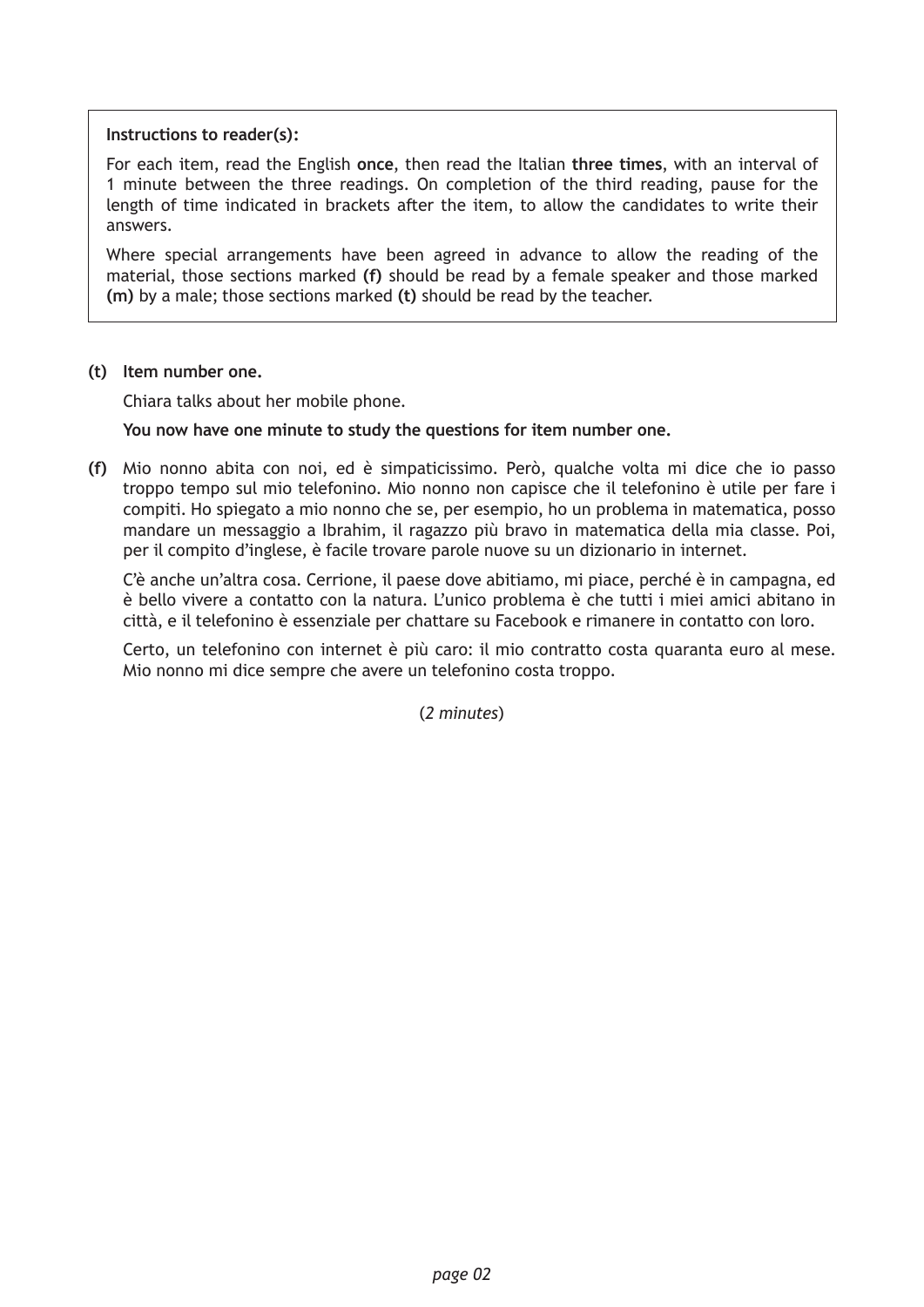**(t) Item number two.**

You listen to a conversation in which Giacomo talks about his parents.

**You now have one minute to study the questions for item number two.**

- **(f)** Allora Giacomo, vieni alla festa sabato?
- **(m)** Non posso, Valentina. Ho litigato con i miei genitori. Sabato devo mettere in ordine la camera.
- **(f)** Peccato! Allora hai problemi con i tuoi?
- **(m)** Sì. Diversi problemi! . . . Vorrei avere un animale a casa, ma secondo i miei genitori non è possibile. Dicono che la nostra casa è . . . sai . . .
- **(f)** Troppo piccola?
- **(m)** Esatto. Poi, c'è il problema della scuola.
- **(f)** Non va?
- **(m)** No. Sai perché? I miei genitori hanno insistito per farmi studiare storia e a me non piace . . . c'è troppo da leggere. Secondo me, sarebbe più utile studiare informatica, vero?
- **(f)** Certo, oggi, il computer è una necessità per il lavoro.
- **(m)** Poi, voglio comprare un motorino . . . un motorino per andare a scuola. Mio padre non è d'accordo: dice che, per la salute, è meglio andare a scuola a piedi.
- **(f)** Ti capisco. Io ho il motorino . . . e anche il cane!
- **(m)** Guarda, Giacomo, preferisco i tuoi genitori: sono meno severi, sono più sportivi . . . invece i miei guardano sempre la televisione, soprattutto i reality . . . Non voglio guardarlo stasera, è cosi ridicolo.
- **(f)** Allora vieni con me a portare il mio cane a spasso!
- **(m)** Sei una vera amica Valentina!
- **(f)** Anche tu Giacomo!

(*2 minutes*)

**(t) End of test. Now look over your answers.**

#### **[END OF SPECIMEN TRANSCRIPT]**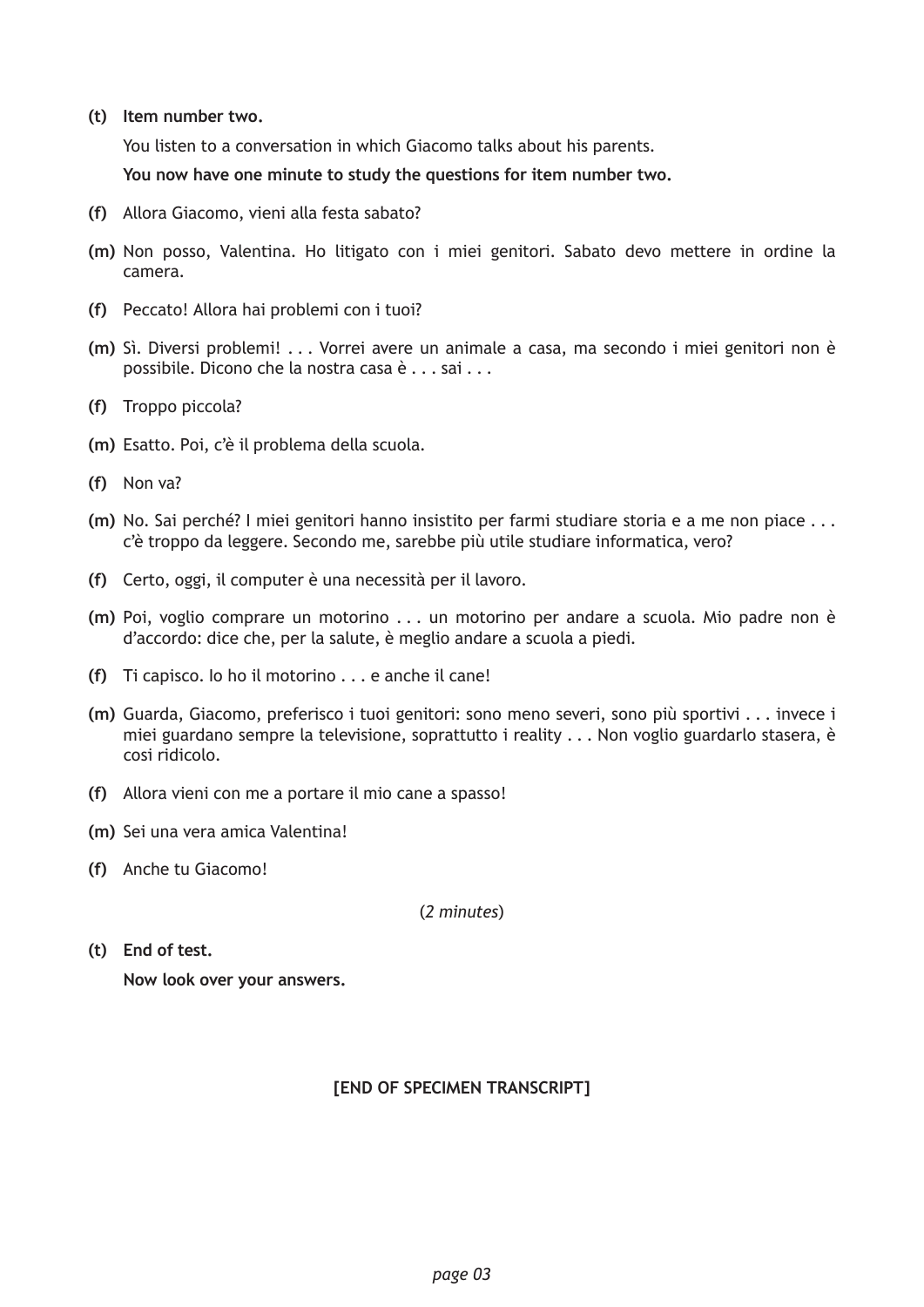

National **Oualifications** SPECIMEN ONLY

**S842/75/03 Italian**

# **Listening**

## Marking Instructions

These marking instructions have been provided to show how SQA would mark this specimen question paper.

The information in this publication may be reproduced to support SQA qualifications only on a non-commercial basis. If it is reproduced, SQA should be clearly acknowledged as the source. If it is to be used for any other purpose, written permission must be obtained from permissions@sqa.org.uk.

Where the publication includes materials from sources other than SQA (ie secondary copyright), this material should only be reproduced for the purposes of examination or assessment. If it needs to be reproduced for any other purpose it is the user's responsibility to obtain the necessary copyright clearance.

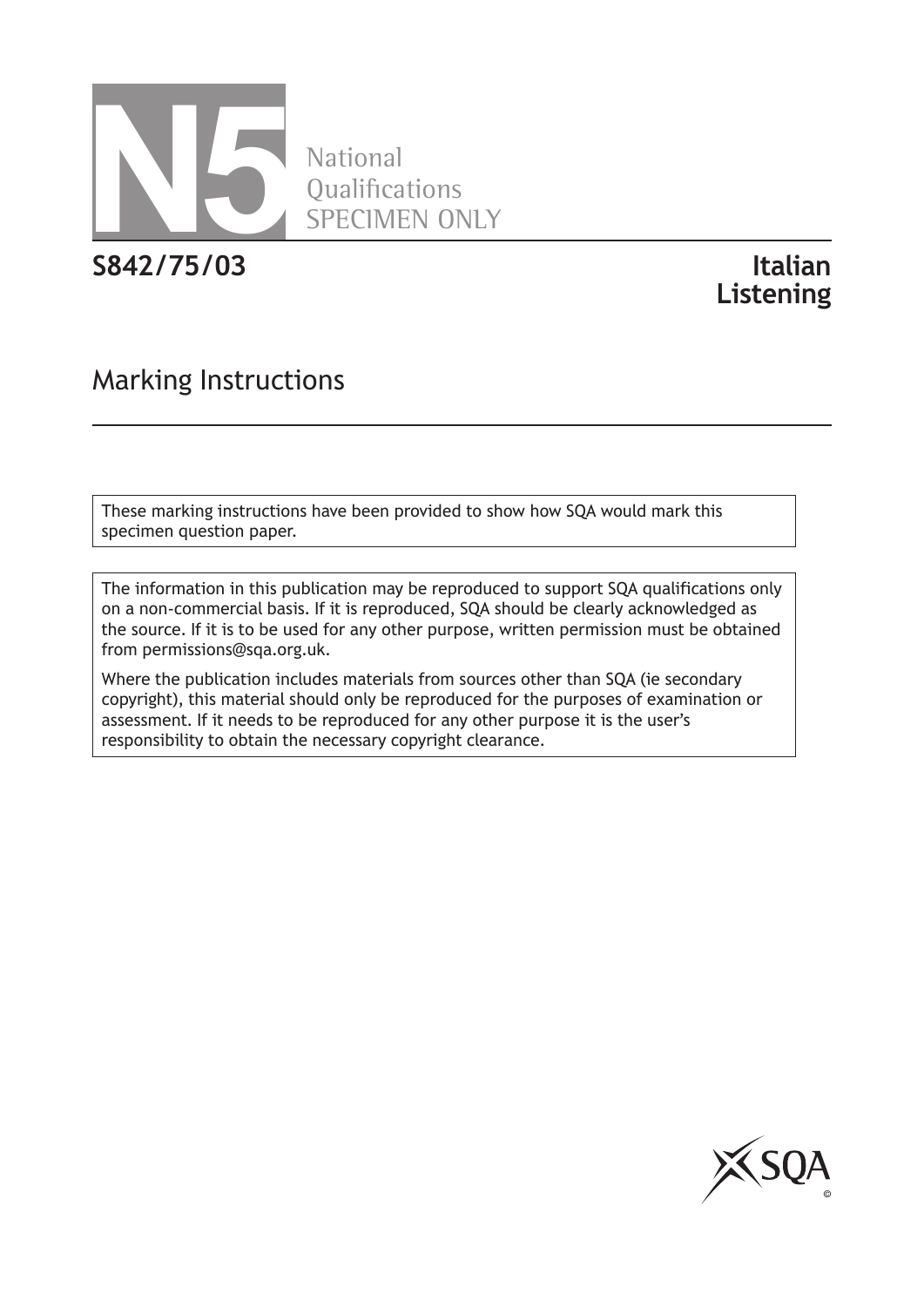#### **General marking principles for National 5 Italian Listening**

*This information is provided to help you understand the general principles you must apply when marking candidate responses to questions in this paper. These principles must be read in conjunction with the detailed marking instructions, which identify the key features required in candidate responses*.

- **(a)** Marks for each candidate response must always be assigned in line with these general marking principles and the detailed marking instructions for this assessment.
- **(b)** Marking should always be positive. This means that, for each candidate response, marks are accumulated for the demonstration of relevant skills, knowledge and understanding: they are not deducted from a maximum on the basis of errors or omissions.
- **(c)** If a specific candidate response does not seem to be covered by either the principles or detailed marking instructions, and you are uncertain how to assess it, you must seek guidance from your team leader.
- **(d)** The marking instructions indicate the essential idea that a candidate should provide for each answer.
- **(e)** The answers for each question must come from the item.
- **(f)** There are a number of supported marks across the two items. Where there are supported marks in the form of a grid, award zero marks where a candidate ticks all boxes.
- **(g)** For questions that ask candidates to '**state**' or '**give**', candidates must give a brief, accurate response/name.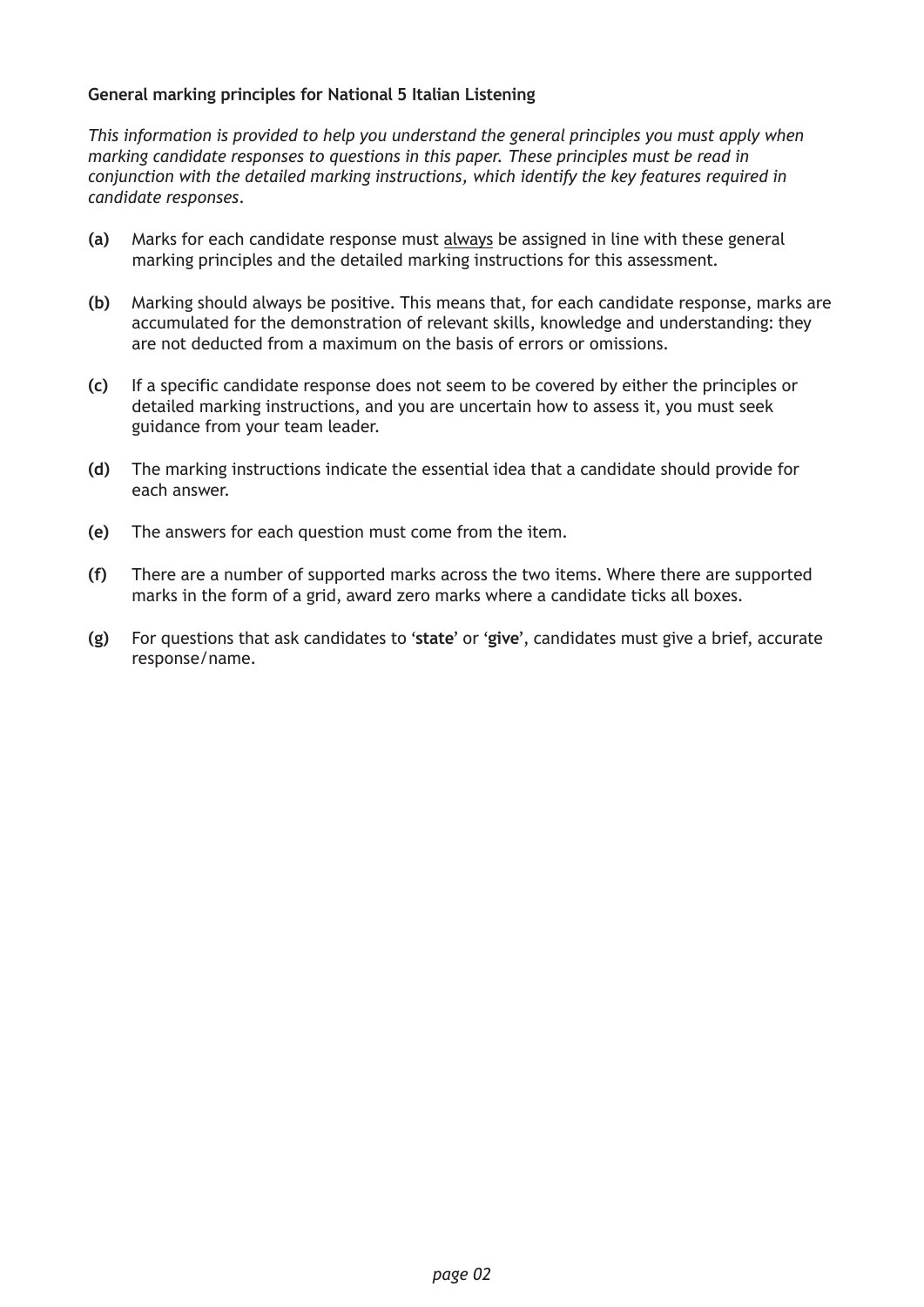#### **Detailed marking instructions for each question**

| Question |     |       | <b>Expected response</b>                                                                                     |                | <b>Additional guidance</b>                                                                                                      |
|----------|-----|-------|--------------------------------------------------------------------------------------------------------------|----------------|---------------------------------------------------------------------------------------------------------------------------------|
| 1.       | (a) | (i)   | She can send a message to<br>$\bullet$<br>Ibrahim/the cleverest boy/a<br>clever boy in her maths class       | 1              | Markers should use their<br>professional judgement, subject<br>knowledge and experience, and<br>understanding to award marks to |
|          |     | (i)   | She can look up new words in an<br>$\bullet$<br>online dictionary                                            | 1              | candidate responses.                                                                                                            |
|          | (b) | (i)   | It's in/she likes the country<br>$\bullet$<br>She likes (contact with) nature<br>$\bullet$                   | $\overline{2}$ |                                                                                                                                 |
|          |     | (i)   | All her friends live in town/the<br>$\bullet$<br>city                                                        | 1              |                                                                                                                                 |
|          |     | (iii) | She can chat to them on<br>$\bullet$<br>Facebook<br>Stay in contact with them<br>$\bullet$<br>(Any 1 from 2) | 1              |                                                                                                                                 |
|          | (c) |       | 40 euros a month<br>$\bullet$                                                                                | 1              |                                                                                                                                 |
|          | (d) |       | Having a (mobile) phone costs<br>$\bullet$<br>too much/is too dear                                           | 1              |                                                                                                                                 |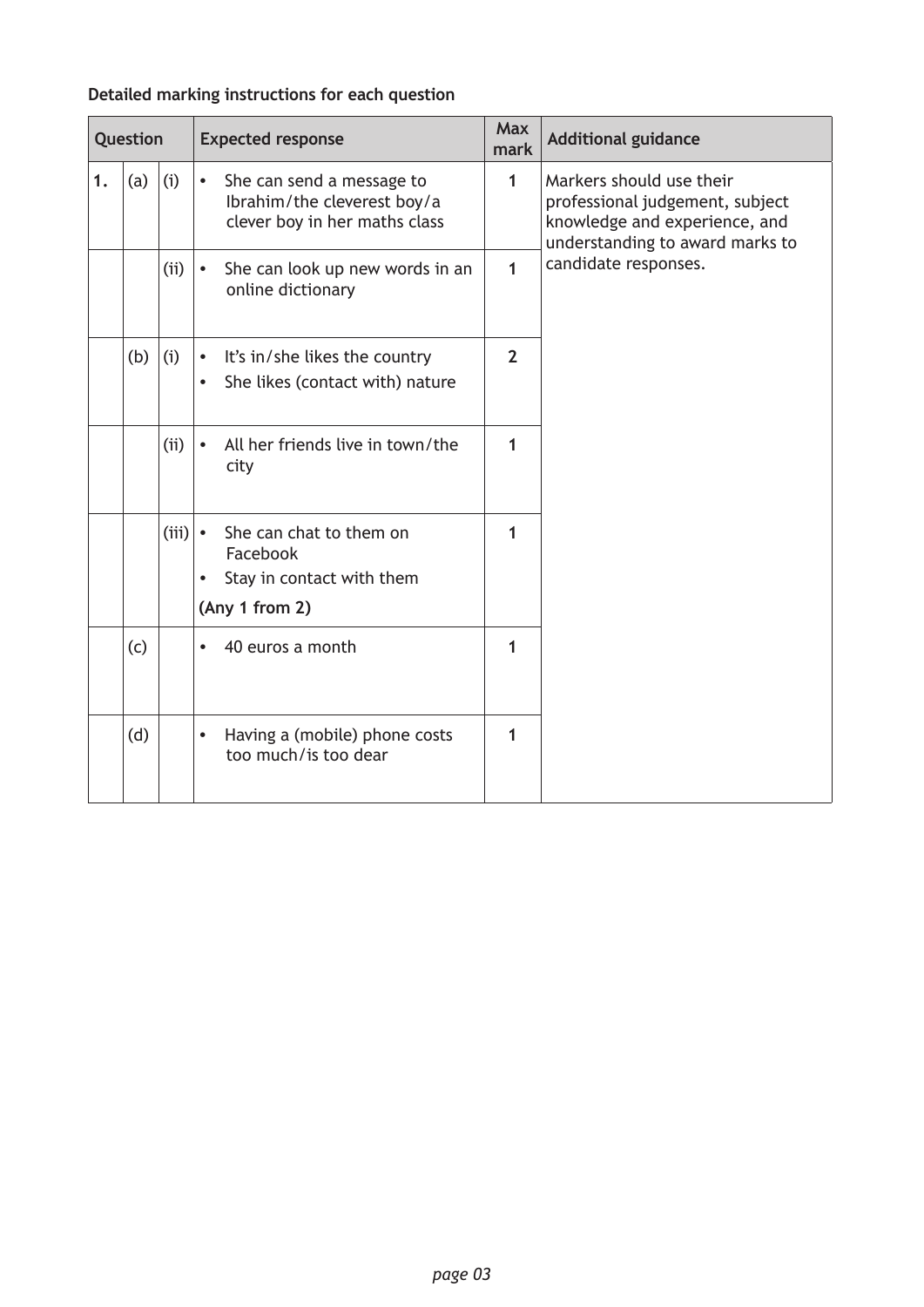| Question |     |       | <b>Expected response</b>                                                                                         |                | <b>Additional guidance</b>                                                                                                                              |
|----------|-----|-------|------------------------------------------------------------------------------------------------------------------|----------------|---------------------------------------------------------------------------------------------------------------------------------------------------------|
| 2.       | (a) |       | He has to tidy his room<br>$\bullet$<br>Because he has argued with his<br>$\bullet$<br>parents<br>(Any 1 from 2) | $\mathbf{1}$   | Markers should use their<br>professional judgement, subject<br>knowledge and experience, and<br>understanding to award marks to<br>candidate responses. |
|          | (b) |       | A pet<br>$\bullet$<br>Too small                                                                                  | $\overline{2}$ |                                                                                                                                                         |
|          | (c) | (i)   | History<br>$\bullet$                                                                                             | 1              |                                                                                                                                                         |
|          |     | (i)   | There is too much reading (to<br>$\bullet$<br>do)                                                                | 1              |                                                                                                                                                         |
|          | (d) |       | Computers are/a computer is a<br>$\bullet$<br>necessity in work (today)                                          | 1              |                                                                                                                                                         |
|          | (e) | (i)   | A moped/a motor scooter<br>$\bullet$                                                                             | 1              |                                                                                                                                                         |
|          |     | (i)   | Going to school<br>$\bullet$                                                                                     | 1              |                                                                                                                                                         |
|          |     | (iii) | (He says) it's better (for your<br>$\bullet$<br>health) to walk                                                  | 1              |                                                                                                                                                         |
|          | (f) |       | They are less strict<br>$\bullet$<br>or<br>They are more sporty<br>$\bullet$<br>(Any 1 from 2)                   | 1              |                                                                                                                                                         |
|          | (g) |       | He thinks they are ridiculous<br>$\bullet$                                                                       | 1              |                                                                                                                                                         |
|          | (h) |       | Take his dog for a walk<br>$\bullet$                                                                             | 1              |                                                                                                                                                         |

## **[END OF SPECIMEN MARKING INSTRUCTIONS]**